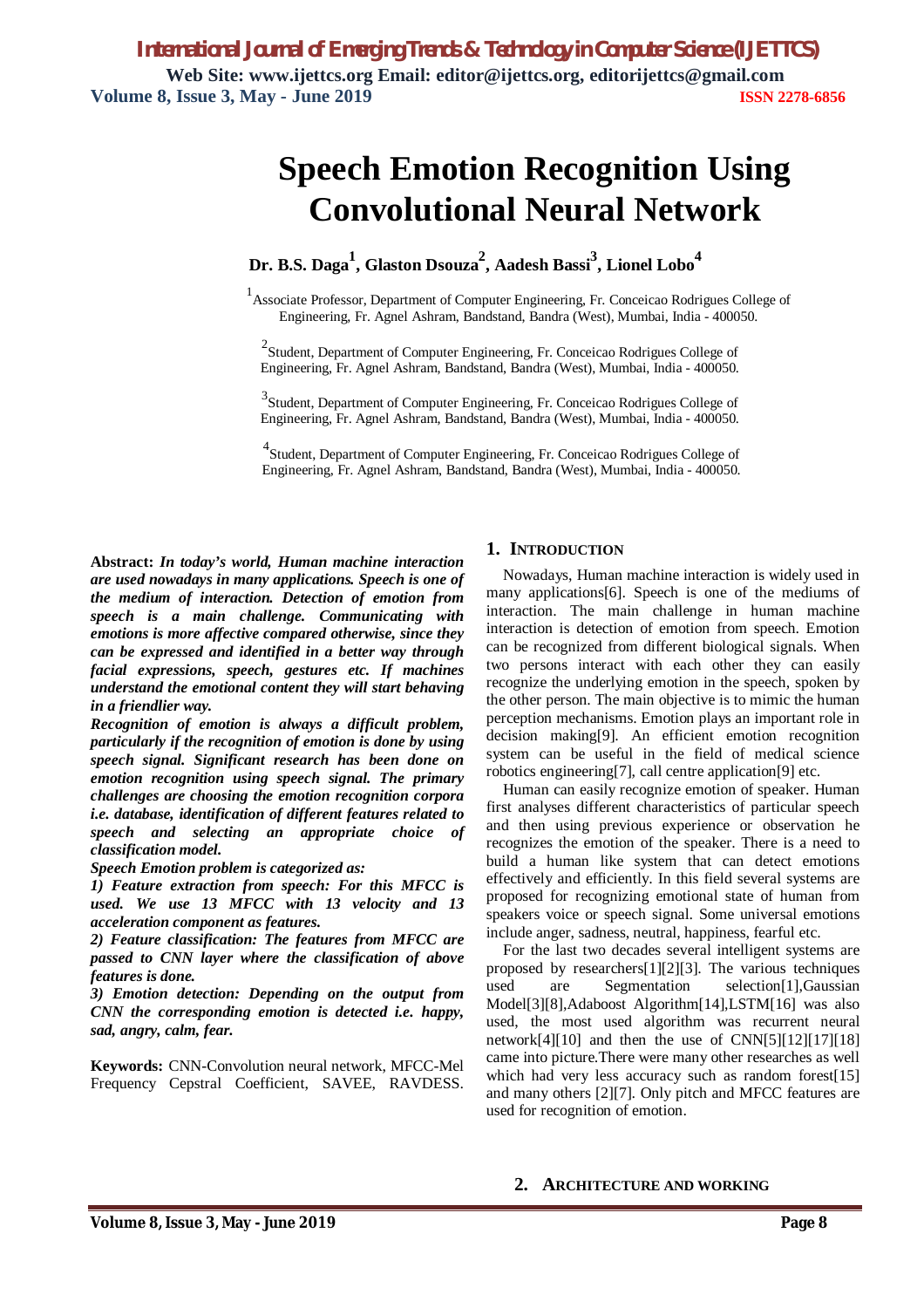*International Journal of Emerging Trends & Technology in Computer Science (IJETTCS)* **Web Site: www.ijettcs.org Email: editor@ijettcs.org, editorijettcs@gmail.com Volume 8, Issue 3, May - June 2019 ISSN 2278-6856**

#### **2.1 Proposed System Architecture**

After studying the previous works[5][17][18] in the field of Speech Emotion Recognition and studying the different components involved in Speech Emotion Recognition, we have broken down the entire process of Speech Emotion Recognition into five parts: Speech signal, Preprocessing, Feature Extraction using MFCC, Feature Classification using CNN and Emotion Recognition[12].

The input is in the form of speech signal with .wav extension.Before using MFCC we make some Preprocessing on the data set. All the speech files are with .wav extension; first we compute amplitude values of each file with a sample rate of 44,100 samples per second.

Feature Extraction is the process of identifying various features. MFCC are used for feature extraction. Feature Classification is done using CNN Model[12]. The MFCC are loaded to the CNN Model where classification is done on 5 emotions for Male and Female.

The Output of the CNN Model is the emotion generated on the basis of the input data.





The dataset used here are SAVEE[6] and RAVDESS[6] having dataset of 1920 audio signals out of which 1200 are used for testing and training. The common emotions which are taken into consideration are happy, sad, angry, fearful and calm. The emotions are further divided into male and female for increasing the accuracy.

The below diagram shows the proposed system architecture which shows the various section such as preprocessing, feature extraction**,** classification, training, testing and emotion as the output which is male emotion or female emotion as speech.



 **Figure 2** Proposed System Architecture



 **Figure 3** Overview of the System

#### **2.2 Proposed Algorithm for Feature Extraction**

The point to understand about speech is that the shape of vocal tract including tongue, teeth etc filter the sounds generated by a human. This shape determines what sound comes out. The shape of the vocal tract manifests itself in the envelope of the short time power spectrum, and the job of MFCCs is to accurately represent this envelope.

 MFCC are used for audio signals and speech for feature extraction. In MFCC 13 features are taken into consideration for every frames in a given audio signal. The block diagram shows different steps used to generate MFCC: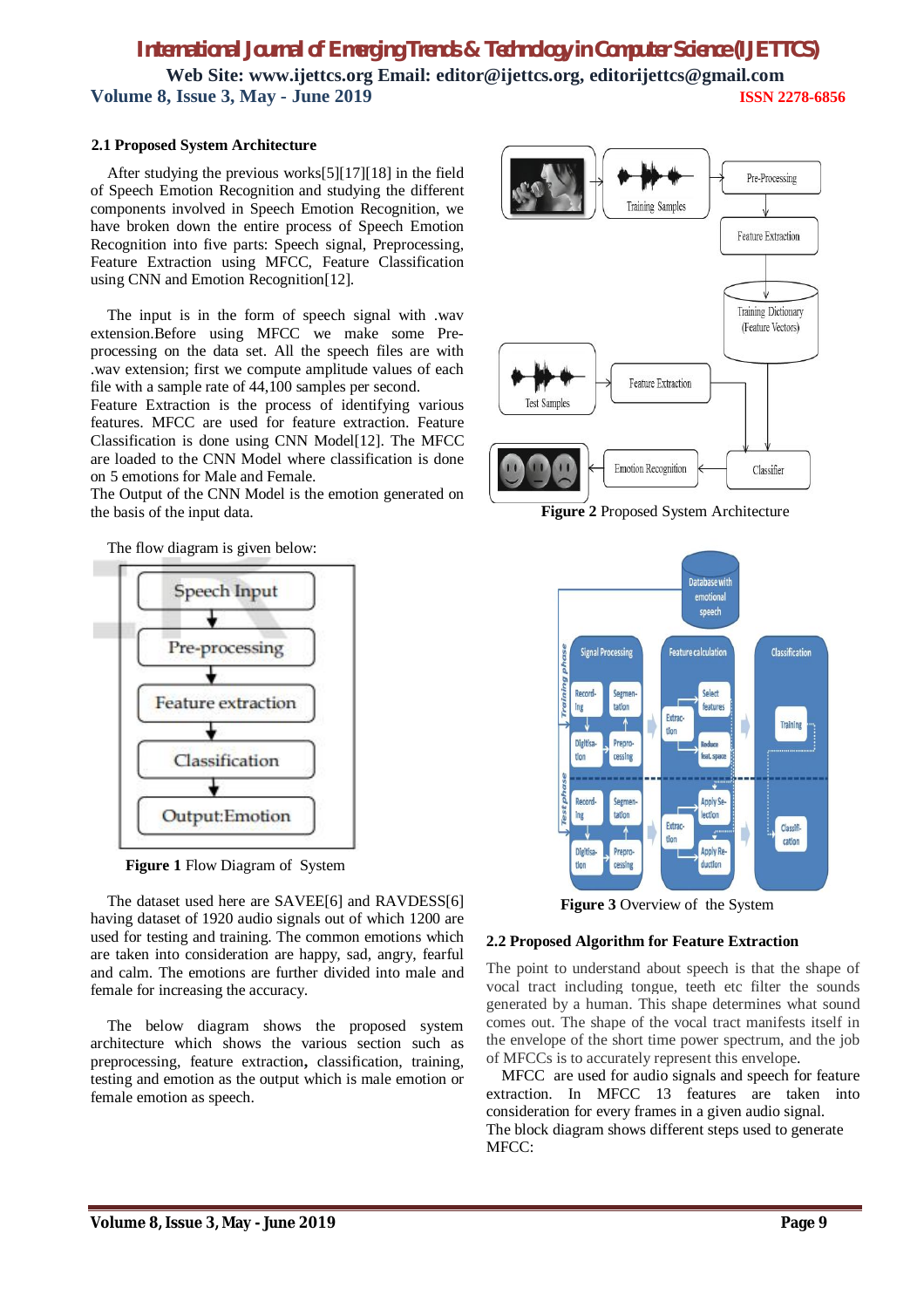# *International Journal of Emerging Trends & Technology in Computer Science (IJETTCS)*

**Web Site: www.ijettcs.org Email: editor@ijettcs.org, editorijettcs@gmail.com Volume 8, Issue 3, May - June 2019 ISSN 2278-6856**



#### **Figure 4** Block Diagram for MFCC

#### **2.3 Proposed Algorithm for Classification**

After studying the different approaches for Classifier Construction like Support Vector Machines (SVM), Random Forest in previous researches  $^{[3]}$   $^{[7]}$  $^{[9]}$  and comparing the results of previously built systems  $[4][8]$ , we selected Convolution Neural Network for classification.

Convolution neural network or CNN consist of several layer of convolution [12]. In CNN, nonlinear activation function for example rectified linear unit (ReLU) or Sigmoid function are used to the result. In neural networks nodes of input layer are connected with the nodes of hidden layer and those hidden layer nodes are fully connected with nodes of output layer. In CNN, convolution are applied on input layer to generate the output. Each part of input are convoluted by different filters and combining them we get the final output



**Figure 5** CNN Model

#### **2.4 Working**

The libraries used are librosa used for generating MFCCs and pandas are used for calculations. The data sets used are SAVEE and RAVDESS which has 1200 audio files

The first step involves pre-processing and then the audio files is framed and each frames have 13 MFCCs and the 4 sec audio file is divided into frames having size 30ms .The MFCCs are then fed to the CNN model which is then classified based on 5 different emotions and differentiate as male and female for more accuracy. Keras and tenserflow is used for modelling and different libraries such as scipy and numpy is used for matrix calculations.

The entire setup has been on the Anaconda IDE used for Python programming, along with Jupyter Notebook which allows programmers to execute code step by step in order to debug with greater ease.

#### **3.TESTING AND RESULTS 3.1 Testing various Sub Approaches MLP Model (multilayer perceptron):**

 A multilayer perceptron (MLP)[3][14][5] is a class of feedforward artificial neural network. MLP at least 3 Layers of nodes: An Input, hidden and an output layer. Except for the input nodes, each node is a neuron that uses a nonlinear activation function. MLP utilizes supervised learning techniques such as backpropagation for training . non- linear activation function and multiple layers separate it from linear perceptron.

The MLP model created had a low validation accuracy of around 25% with 8 layers, batch size of 32, softmax function at the output and 550 epochs.



**Figure 6** MLP Model Accuracy

#### **LSTM(long short term memory):**

Long short-term memory (LSTM)[16] is artificial recurrent neural network (RNN) architecture. LSTM has feedback connection that makes it "general purpose computer", unlike normal feed forward network neural networks. A common LSTM unit is composed of a cell, an input gate, an output gate and a forget gate. It has three gates that regulate the flow of information in and out of the cell.

 The LSTM model had the lowest training accuracy of around 15% with 5 layers, batch size of 32; tan h activation function and 50 epoch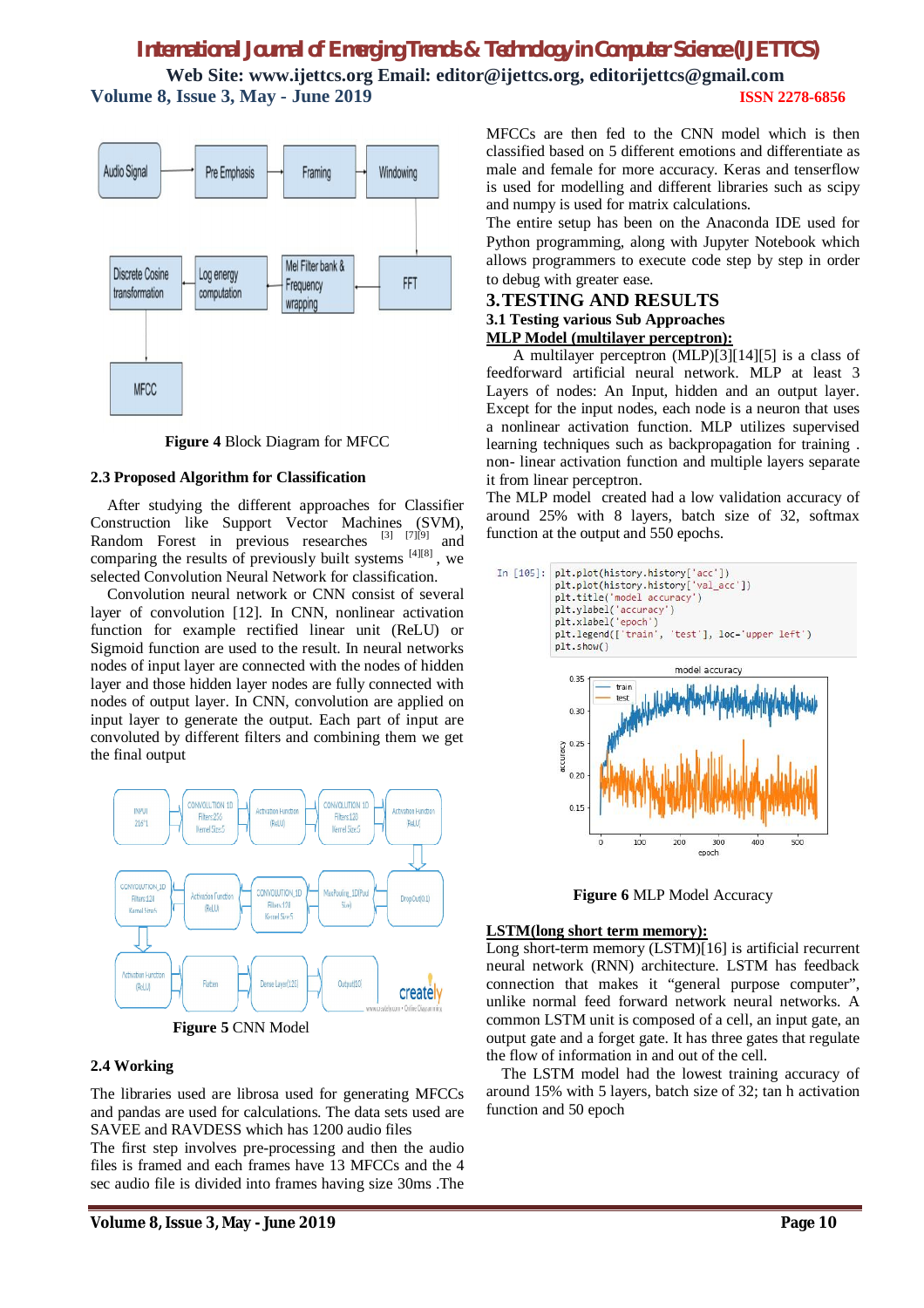# *International Journal of Emerging Trends & Technology in Computer Science (IJETTCS)*

**Web Site: www.ijettcs.org Email: editor@ijettcs.org, editorijettcs@gmail.com Volume 8, Issue 3, May - June 2019 ISSN 2278-6856**





**Figure 7** LSTM Model Accuracy

#### **CNN (Convolutional neural network)**

 In neural networks, one of the main categories to do images recognition, images classifications is Convolutional neural network (ConvNets or CNNs)[4][17]. Objects detections, recognition face etc., are the areas where CNNs has been used widely. Technically, deep learning CNN models to train and test, each input image will pass it through a series of convolution layers with filters (Kernals), Pooling, fully connected layers (FC) and apply Softmax function to classify an object with probabilistic values between 0 and 1.



 **Figure 8** CNN Model Accuracy

CNN model was the best for our classification problem. After training numerous models we got the best validation accuracy of 92.22% with 18 layers, softmax activation function, rmsprop activation function, batch size of 32 and 1000 epochs.

#### **3.2 Training and Testing**

We merged two datasets namely The Ryerson Audio-Visual Database of Emotional Speech and Song (RAVDESS)[6]

And Surrey Audio-Visual Expressed Emotion (SAVEE) Database[6].

We got audio datasets with around 2000 audio files which were in the wav format from the following websites:

http://neuron.arts.ryerson.ca/ravdess/?f=3, http://kahlan.eps.surrey.ac.uk/savee/Download.html

The first website contains speech data which is available in three different format.

- 1. Audio Visual Video with speech
- 2. Speech Audio only
- 3. Visual Video only

As we are dealing with finding emotions from speech, we went with the Audio only zip file because. The zip file consisted of 1500 audio files all in wav format.

The second website consisted of 500 audio speeches from four different actors with different emotions.

#### **3.3 Results**

1. Audio Recorder output

Audio recorder code is used to output a (.wav) file with a length of 4 seconds with 2 channels and a sampling rate of 44100 Hz.

The file is saved as output10.wav in the current working directory.

#### 2. Separating the male and female voices

We used Librosa library in Python to process and extract features from the audio files. Librosa is a python package used for analysis of music and audio.

 It provides all necessary building blocks to create music information retrieval systems. We were also able to extract features i.e. MFCC (Mel Frequency Cepstral Coefficient) using the librosa library. We also separated out the male and females voice by using the identifiers provided on the website It could be because the pitch of the voice affects the results.

#### 3. Predicting the emotion

We successfully predicted the following 5 emotions for male and female.

- 1. Calm
- 2. Happy
- 3. Sad
- 4. Angry
- 5. Fearful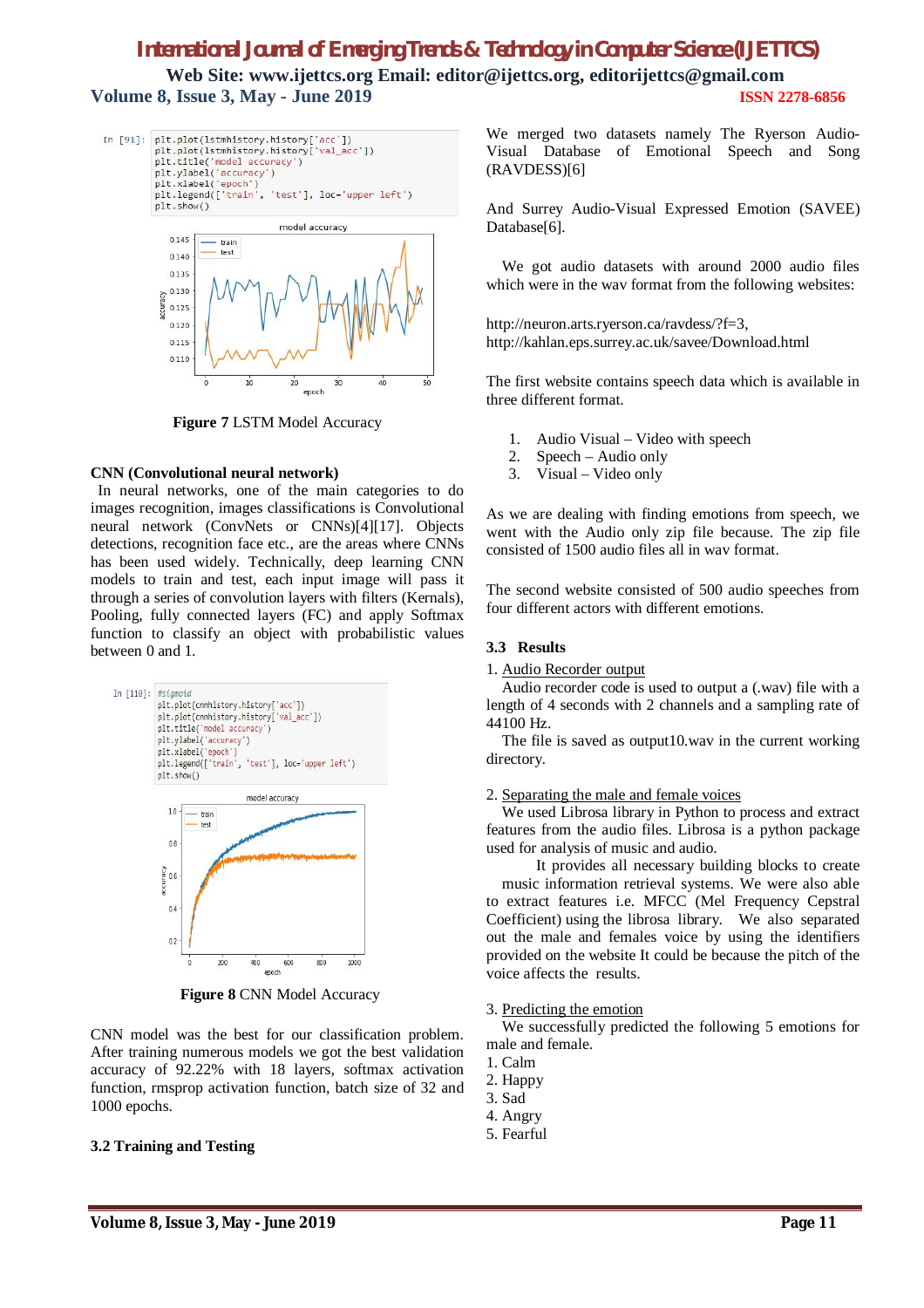# *International Journal of Emerging Trends & Technology in Computer Science (IJETTCS)*

**Web Site: www.ijettcs.org Email: editor@ijettcs.org, editorijettcs@gmail.com Volume 8, Issue 3, May - June 2019 ISSN 2278-6856**

#### **3.4 Final Output**

After training the model we had to predict the emotions on our test data. The following picture shows our prediction with the actual values.

## **Actual v/s Predicted emotions**

| In $[48]$ : | finaldf[170:180] |                |                 |
|-------------|------------------|----------------|-----------------|
| $Out[48]$ : |                  | actualvalues   | predictedvalues |
|             | 170              | female_calm    | female calm     |
|             | 171              | female_fearful | female_fearful  |
|             | 172              | female calm    | female calm     |
|             | 173              | female fearful | female fearful  |
|             | 174              | male_sad       | male sad        |
|             | 175              | male happy     | male happy      |
|             | 176              | female fearful | female fearful  |
|             | 177              | male sad       | male sad        |
|             | 178              | male sad       | male_sad        |
|             | 179              | male fearful   | male fearful    |

 **Figure 9** Final Output

## **4 Conclusion and future scope**

After building numerous different models, we have found our best CNN model for our emotion classification problem[17][5]. We achieved a validation accuracy of 90% with our existing model. Our model could perform better if we have more data to work on. What's more surprised is that the model performed excellent when distinguishing between a males and females voice. We can also see above how the model predicted against the actual values.

In the future we could build a model with CNN and LSTM[16][5] together to increase the input length anything more than 4 seconds.

## **REFERENCES**

- [1.] Using Voiced Segment Selection Algorithm<sup>[J]</sup>. 2016.
- [2.] Deng J, Xu X, Zhang Z, et al. Fisher kernels on phasebased features for speech emotion recognition[M]//Dialogues with Social Robots. Springer Singapore, 2017: 195-203.
- [3.] Patel P, Chaudhari A, Kale R, et al. EMOTION RECOGNITION FROM SPEECH WITH GAUSSIAN MIXTURE MODELS & VIA BOOSTED GMM[J]. International Journal of Research In Science & Engineering, 2017, 3.
- [4.] Lim W, Jang D, Lee T. Speech emotion recognition using convolutional and Recurrent Neural Networks[C]//Signal and Information Processing Association Annual Summit and Conference (APSIPA), 2016 Asia-Pacific. IEEE, 2016: 1-4.
- [5.] Trigeorgis G, Ringeval F, Brueckner R, et al. Adieu features? End-to-end speech emotion recognition using

a deep convolutional recurrent network[C]//Acoustics, Speech and Signal Processing (ICASSP), 2016 IEEE International Conference on. IEEE, 2016: 5200-5204.

- [6.] Institute of Automation Chinese Academy of Sciences. The selected Speech Emotion Database of Institute of Automation Chinese Academy of Sciences (CASIA) [DB/OL].2012/5/17.
- [7.] Cheng Ming, An approach of speech interaction and software design for humanoid robots, thesis, Changsha, Hunan University, 2016.
- [8.] Patel P, Chaudhari A, Kale R, et al. EMOTION RECOGNITION FROM SPEECH WITH GAUSSIAN MIXTURE MODELS & VIA BOOSTED GMM[J]. International Journal of Research In Science & Engineering, 2017, 3.
- [9.] F.Noroozi, N.Akrami, and G. Anbarjafari, "Speechbased emotion recognition and next reaction prediction," 2017 25th Signal Process. Commun. Appl. Conf. SIU 2017, no. 1, 2017.
- [10.]C.-W. Huang and S. S. Narayanan, "Characterizing Types of Convolution in Deep Convolutional Recurrent Neural Networks for Robust Speech Emotion Recognition," pp. 1–19, 2017.
- [11.]H. M. Fayek, M. Lech, and L. Cavedon, "Evaluating deep learning architectures for Speech Emotion Recognition," Neural Networks, vol. 92, pp. 60–68, 2017.
- [12.] A. M. Badshah, J. Ahmad, N. Rahim, and S. W. Baik, "Speech Emotion Recognition from Spectrograms with Deep Convolutional Neural Network," 2017 Int. Conf. Platf. Technol. Serv., pp. 1–5, 2017.
- [13.]K. Han, D. Yu, I. Tashev, "Speech emotion recognition using deep neural network and extreme learning machine", Proceedings of INTERSPEECH ISCA Singapore, pp. 223-227,2014.
- [14.]Using Adaboost Algorithm Along with Artificial Neural Networks for Efficient Human Emotion Recognition From Speech Efstathios Stamatatos, "A Survey of Modern Authorship Attribution Methods", Department of Information and Communication Systems Engineering, University of the Aegean.
- [15.]Speech Emotion Recognition Based on Convolution Neural Network combined with Random Forest Li Zheng1, Qiao Li2, Hua Ban1 , Shuhua Liu1\*
- [16.]SPEECH EMOTION RECOGNITION USING AUTOENCODER BOTTLENECK FEATURES AND LSTM Kun-Yi Huang, Chung-Hsien Wu, Tsung-Hsien Yang, Ming-Hsiang Su, and Jia-Hui Chou
- [17.]Z. Huang, M. Dong, Q. Mao, Y. Zhan, "Speech emotion recognition using CNN", Proc. 22nd ACM Int. Conf. Multimedia, 2014.